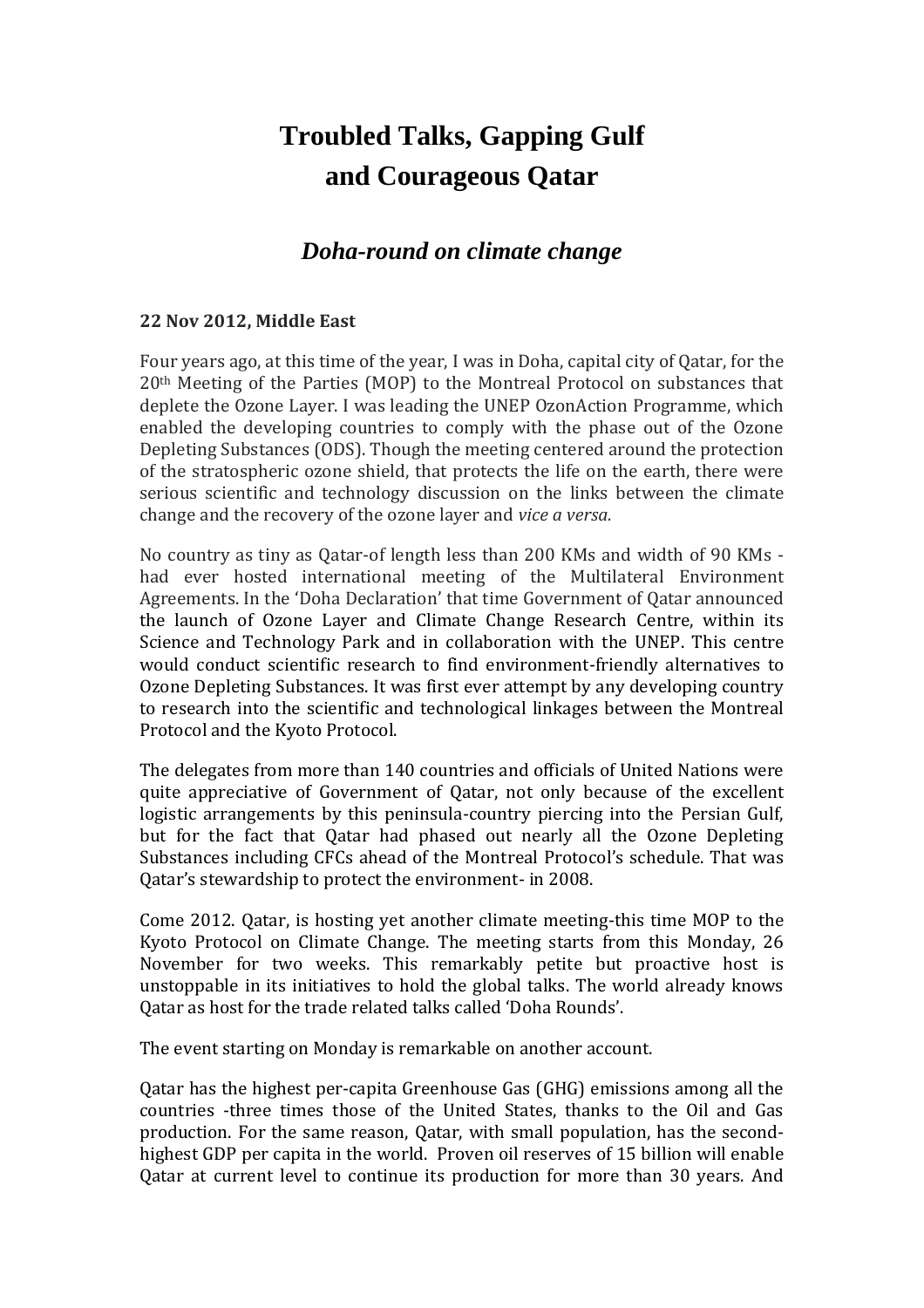based on the current reserves of natural gas-the third largest in the world it will dominate the fossil fuel scenario for more than half a century. The host is therefore hosting international talks on reducing the emissions of GHGs on which its economy and development is founded. Any other country that is concerned of its image of 'significant producer of fossil fuel' and hence 'black sheep' among so-called 'greens' would have shied away. Not Qatar.

As per Kyoto Protocol, Qatar, like any other developing country is not required to take any legally binding emission reduction targets, but the stark contrast in hosting the global climate talks is obvious. The talks on climate change are already in troubled waters over last decade and the role of OPEC (Organization of Petroleum Exporting Countries), among whom Qatar is one of the members, is already creating wide gulf among the various negotiating groups. OPEC role in the climate change negotiations in demanding the compensation for their revenue loss in case of mitigation measures was found to be obstructive by the developed as well as some of the developing countries.

Amidst the criticism that the host country contributes in significant way to GHG emissions and that it had attended a major oil conference just a few days back and that former oil minister of Qatar would be leading the climate negotiations in Doha, I think of positivism here. I find that the event holds an unparalleled opportunity to open up inclusive negotiations.

Rewind. When I was heading the OzonAction Programme that encompassed 146 developing countries through UNEP's five offices, I had started holding the regional meetings of the government officials in the countries that had not mainstreamed the Montreal Protocol in their national priorities. Such meetings for example in Algeria, Belarus, Yemen, Vietnam, produced very early results. Thus indicating that Gulf countries are helping to close the gap in the positions of the developing countries and acknowledging the science and impacts of the climate change.

There are already signs that Gulf countries are flagging their ships to indicate that they are on board. The United Arab Emirates along with others has backed the extension of the Kyoto Protocol, which expires in 2012. Saudi Arabia, a staunch negotiator to protect the interest of OPEC countries, has taken moderated position with formation of new negotiating team. When I visited Saudi Arabia recently His Royal Highness Prince (HRH) Turki bin Nasser bin Abdul Aziz, President of Environment Affairs Office informed of his country's role in designing the common energy efficiency standards for the GCC countries. In September 2012, when I was in Dubai, the H.E. Dr. Rashid Ahmed Bin Fahad, UAE Minister of Environment and Water, informed about strict implementation of their building codes to save the energy in high rise buildings. In Oman, where I am presently holding talks on energy planning and waste management, I was informed of the government's strategy to diversify the energy resources to solar and convert waste-to-energy. An official there told me, "We see our role not as producers of oil and gas. We are the producers of energy that contributes to the development. Hence, we will explore all sources of energy".